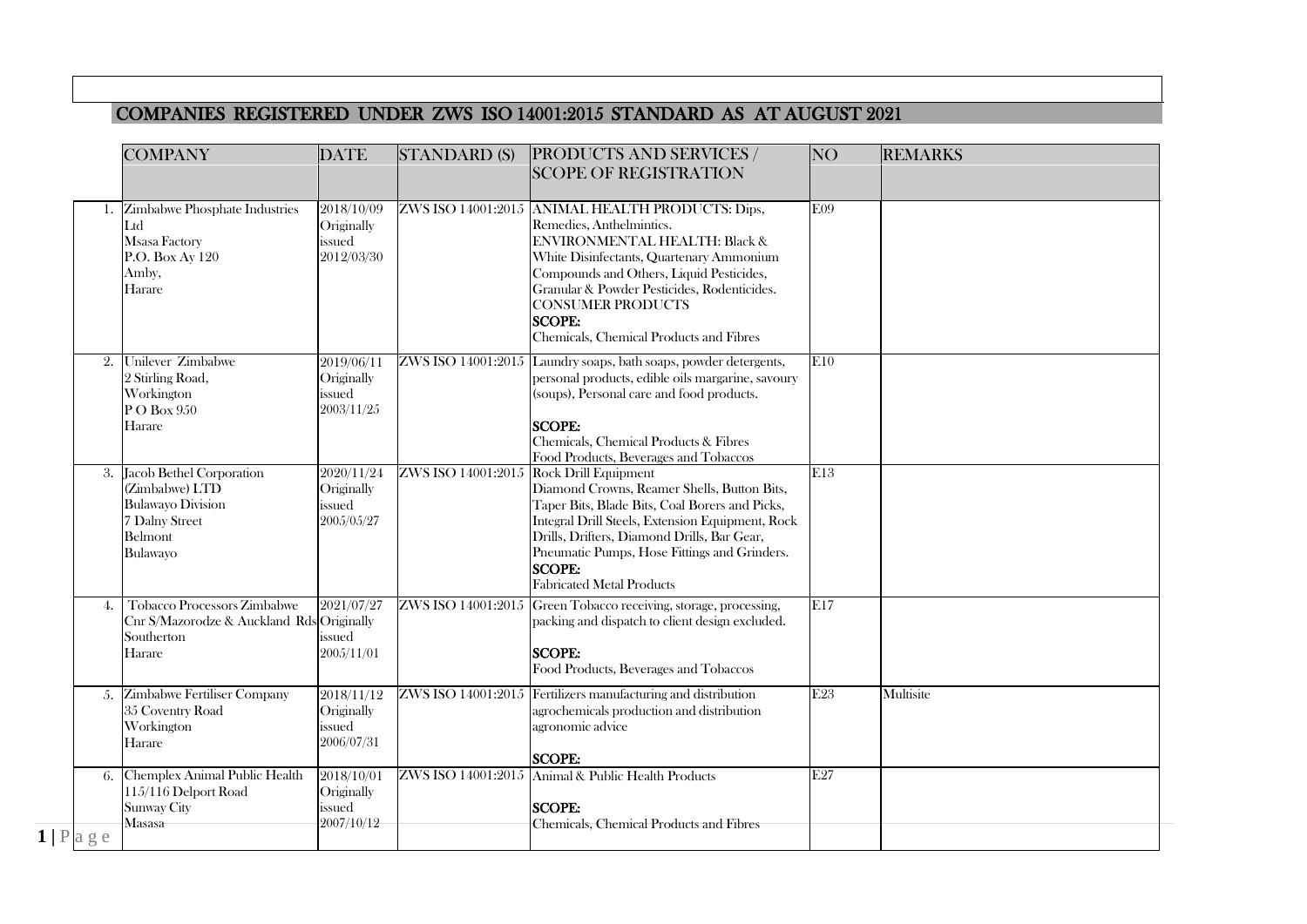|    | <b>Bulawayo Mining Company</b><br>Howmine<br>Old Tuli Road<br>Bulawayo | 2019/04/12<br>Originally<br>issued<br>2007/12/21        | ZWS ISO 14001:2015 | <b>Gold Bullion</b><br><b>SCOPE:</b><br>Mining and Quarrying                                                                                                            | E28 |                |
|----|------------------------------------------------------------------------|---------------------------------------------------------|--------------------|-------------------------------------------------------------------------------------------------------------------------------------------------------------------------|-----|----------------|
| 8. | Delta Lagers<br>21 Manchester Road<br>Southerton<br>Harare             | 2018/09/10<br>Originally<br>issued<br>2010/11/23        | ZWS ISO 14001:2015 | Manufacture of clear beer, bottling of clear beer,<br>canning of carbonated soft drinks & clear beer.<br><b>SCOPE:</b><br>Food Products, Beverages and Tobaccos         | E33 |                |
| 9. | Windmill<br>22km Peg Lomagundi Road<br>St Marnocks<br>Mt Hampden       | 2018/03/08<br>Originally<br>issued<br>2011/08/26        | ZWS ISO 14001:2015 | Fertiliser Plant, Stockfeeds Plant, Agrochemicals<br>Plant, Maintenance Workshop and Administration<br><b>SCOPE:</b><br>Chemicals, chemical products and fibres         | E34 | Multisite      |
|    | 10. Delta - Kwekwe Maltings<br>5 Bessemer Road<br><b>Kwekwe</b>        | 2021/04/09<br>Originally<br>issued<br>2012/01/31        | ZWS ISO 14001:2015 | Barley receiving and sorghum receiving, Barley<br>storage; steeping; Germination; Kilning; Malt<br>despatch.<br><b>SCOPE:</b><br>Food Products, Beverages and Tobaccos. | E35 | <b>EXPIRED</b> |
|    | 11. Larfarge Cement<br>Manresa Works<br>Acturus<br>Harare              | 2018/08/16<br>Originally<br>issued<br>2012/09/05        | ZWS ISO 14001:2015 | Cement, Aggregates & Special Products<br><b>SCOPE:</b><br>Concrete, cement, lime plaster etc.                                                                           | E37 |                |
|    | 12. Masimba Holdings<br>44 Tilbury Road<br>Willowyale<br>Harare        | 2018/12/03<br>Originally<br>issued<br>2012/09/05        | ZWS ISO 14001:2015 | All Operations of Murray & Roberts in Zimbabwe<br><b>SCOPE:</b><br>Construction                                                                                         | E38 |                |
|    | 13. Mega Pak<br>211 Chihombe Road<br>Harare                            | 2020/01/29<br>Originally<br><b>Issued</b><br>2012/10/18 | ZWS ISO 14001:2015 | Plastic Packaging (Pet, LLDPE and HDPE)<br><b>SCOPE:</b><br><b>Rubber and Plastics Products</b>                                                                         | E39 |                |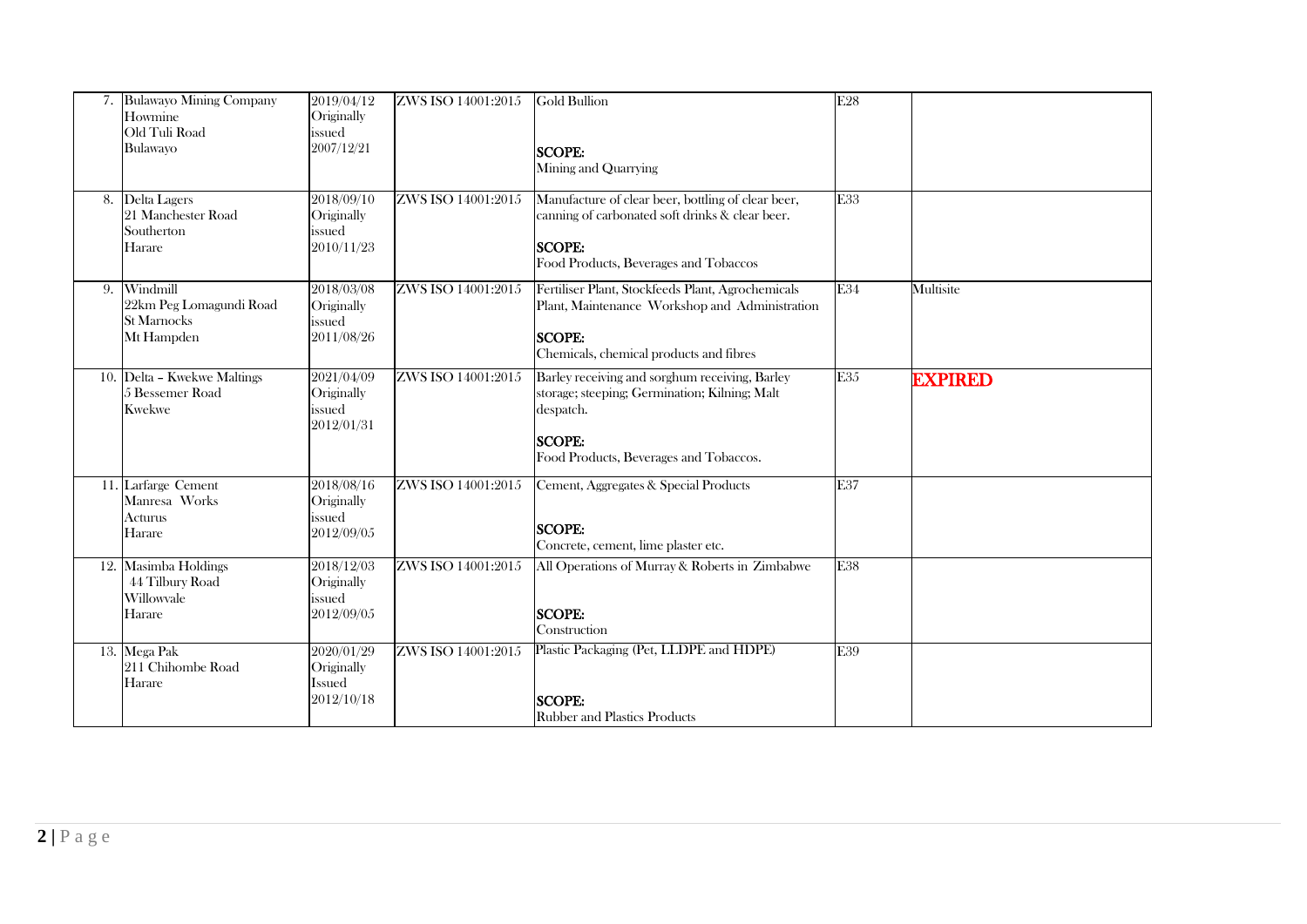| 14. Volsec Security<br>18 Hood Road<br>Southerton<br>Harare                               | 2021/08/13<br>Originally<br>Issued<br>2014/04/03        |                    | ZWS ISO 14001:2015 Manned Security solution, Electronic Security<br>Solutions, CIT, Investigations.<br><b>SCOPE:</b><br><b>Other Professional Services</b>                                            | E41        |                                |
|-------------------------------------------------------------------------------------------|---------------------------------------------------------|--------------------|-------------------------------------------------------------------------------------------------------------------------------------------------------------------------------------------------------|------------|--------------------------------|
| 15. Integrated Properties<br>6 Floor<br>Greenbridge<br>South Eastgate                     | 2019/10/29                                              | ZWS ISO 14001:2015 | Property Valuations, Construction Project<br>Management, Town Planning Consultancy, Property<br>Management, Property Sales<br><b>SCOPE:</b><br><b>Real Estate</b>                                     | E42        |                                |
| 16. Safeguard Security Hre<br>36 Telford Road<br>Graniteside<br>Harare                    | 2021/06/14<br>Originally<br><b>Issued</b><br>2016/04/07 |                    | ZWS ISO 14001:2015 Manned Security solution, Electronic Security<br>Solutions, CIT, Investigations, Intruder Alarms.<br><b>SCOPE:</b><br>Other Professional Services                                  | <b>F44</b> |                                |
| 17. HP Lubes<br><b>6 Barking Road</b><br>Willowyale                                       | 2018/04/17<br>Originally<br><b>Issued</b><br>2016/06/22 |                    | ZWS ISO 14001:2015 Receipting warehousing storage and distribution of<br>packed finished products of petroleum lubricants and<br>filters.<br><b>SCOPE:</b><br>Chemicals, chemical products and fibres | E45        | <b>WITHDRAWN</b><br>2021/02/17 |
| 18. Pacific Cigarettes Co.<br>Savanna Park<br>424 Gleneagles Road<br>Willowyale<br>Harare | 2020/05/08<br>Originally<br><b>Issued</b><br>2017/03/09 |                    | ZWS ISO 14001:2015 Cigarettes Manufacturing<br>Scope:<br>Food Products, Beverages and Tobaccos.                                                                                                       | E46        |                                |
| 19. PPC Zimbabwe<br>Cnr 13 Avenue/ Main Street<br>Bulawayo                                | 2018/12/03<br>Originally<br><b>Issued</b><br>2017/04/04 |                    | ZWS ISO 14001:2015 Cement, Limestone, Clinker<br><b>SCOPE:</b><br>Cement, Concrete, Lime, Plaster etc Cement,<br>Limestone, Clinker                                                                   | E47        |                                |
| 20. Petrozim Line<br>Ventersburg Farm<br>Delport<br>Msasa                                 | 2018/09/10<br>Originally<br><b>Issued</b><br>2017/05/10 |                    | ZWS ISO 14001:2015 Pumping and of petroleum products, plant equipment<br>and maintenance.<br><b>SCOPE:</b><br>Chemicals, chemical products and fibres                                                 | E48        | Multisite                      |
| 21. Kango Products<br>Kango Division<br><b>Newport Street</b><br>Bulawayo                 | 2020/08/07<br>Originally<br>Issued<br>2017/08/28        |                    | ZWS ISO 14001:2015 Design, Development, manufacture and sales of<br>aluminium ware enamel hollowware and electrical / gas<br>appliances<br><b>SCOPE:</b><br><b>Electrical and Optical Equipment</b>   | E51        |                                |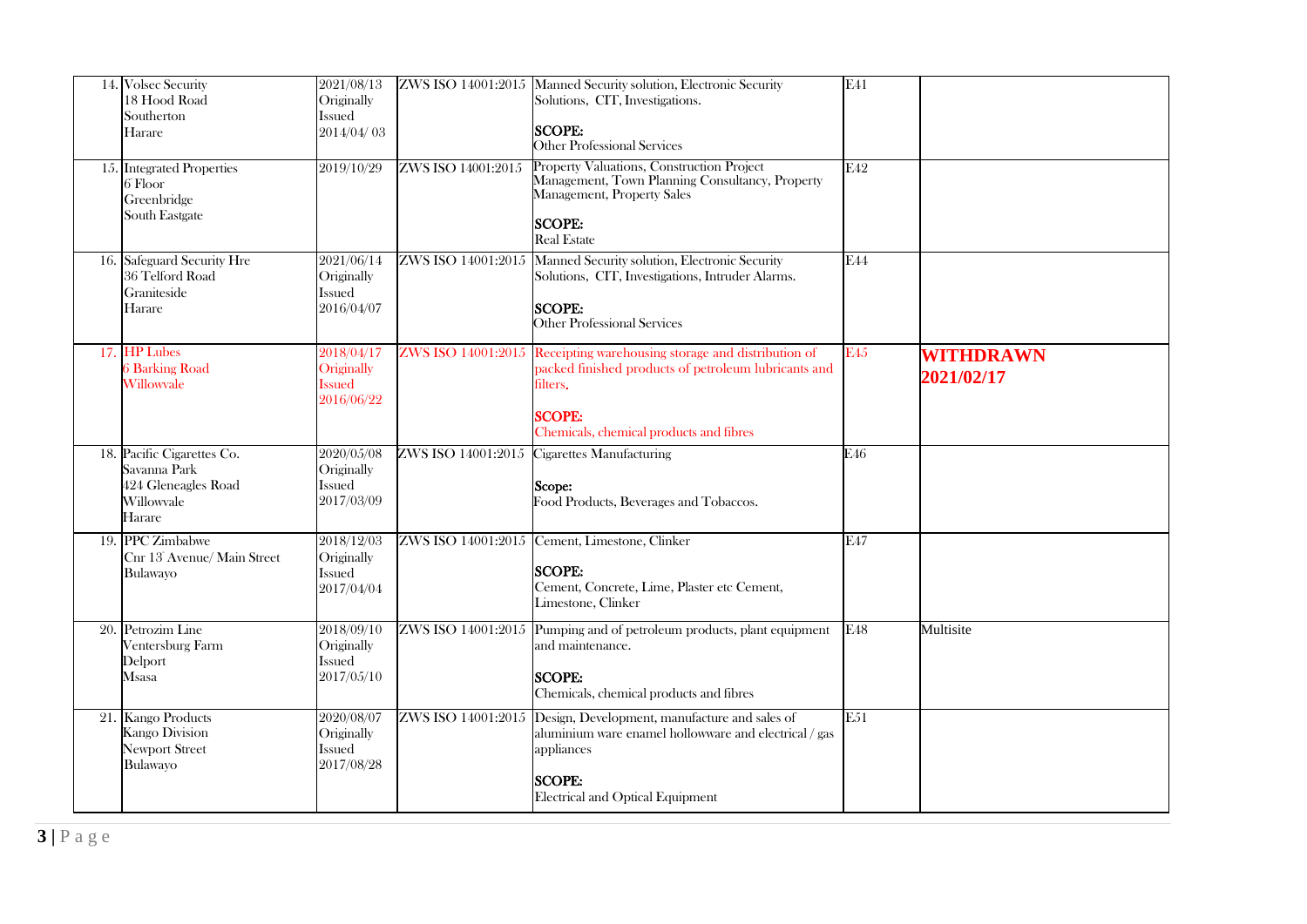| 22. PPC Zimbabwe Hre Plant<br>Crn 13 Avenue / Main Street<br>Bulawayo            | 2018/01/18                                              | ZWS ISO 14001:2015 Cement manufacture     | <b>SCOPE:</b><br>Concrete, cement, lime plaster etc                                                                                                                                                                                      | $\overline{E53}$ | <b>EXPIRED</b>           |
|----------------------------------------------------------------------------------|---------------------------------------------------------|-------------------------------------------|------------------------------------------------------------------------------------------------------------------------------------------------------------------------------------------------------------------------------------------|------------------|--------------------------|
| 23. ZESA - Manufacturing<br>PO Box ST140<br>Southerton<br>Harare                 | 2018/03/08                                              | ZWS ISO 14001:2015                        | Manufacture, maintenance and testing of electrical<br>panels, cubicles, transformers, switchgear, concrete<br>products, fabricated structural steel products and<br>machined products<br><b>SCOPE:</b><br>Electrical & Optical Equipment | E54              | <b>EXPIRED</b>           |
| 24. Delta Aspindale<br>No. 15 Foundry Road<br>Aspindale<br>Harare                | 2018/05/30                                              |                                           | ZWS ISO 14001:2015 Grain Storage, storage, Conveyance, steeping,<br>Germination and Kilning, Boiler operations,<br>Engineering activities and Malt Milling.<br><b>SCOPE:</b><br>Food Products, Beverages and Tobaccos                    | E <sub>55</sub>  | <b>EXPIRING MAY 2021</b> |
| 25. ZPC Group<br>12 <sup>th</sup> Flr Megawatt Hse<br>44 Samora Machel<br>Harare | 2021/05/26<br>Originally<br><b>Issued</b><br>2018/05/30 | ZWS ISO 14001:2015 Electricity Generation | <b>SCOPE:</b><br><b>Electricity Supply</b>                                                                                                                                                                                               | E56              | Multisite                |
| 26. Proplastics<br>P.O. Box CY 2525<br>Causeway<br>Harare                        | 2018/10/01                                              |                                           | ZWS ISO 14001:2015 Extrusion Of Mpvc, Upvc, Hdpe And Ldpe Pipes And E57<br>Injection Moulding Of Related Fittings<br><b>SCOPE:</b><br><b>Rubber and Plastics Products</b>                                                                |                  |                          |
| 27. Providence Human Capital<br>20 Cambridge Road<br>Avondale<br>Harare          | 2018/10/01                                              |                                           | ZWS ISO 14001:2015 Statutory Payments And Returns, Licences, Taxation<br>Documents, Municipal Registration<br><b>SCOPE:</b><br><b>Other Professional Services</b>                                                                        | E <sub>58</sub>  |                          |
| 28. Delta Sparkling Beverages<br>Cnr Cripps Seke Roads<br>Graniteside<br>Harare  | 2018/11/12                                              |                                           | ZWS ISO 14001:2015 Sparkling Beverages- Coke, Fanta, Sprite, Sparletta,<br>Schweppes.<br><b>SCOPE:</b><br>Food Products, Beverages and Tobaccos                                                                                          | E <sub>59</sub>  |                          |
| 29. BOC Gases<br>6 Hull Road Cnr Birmingham Rd<br>Southerton<br>Harare           | 2018/11/12                                              |                                           | ZWS ISO 14001:2015 Production, storage, Distribution, Sales and Marketing<br>of different Gases<br><b>SCOPE:</b><br>Chemicals, chemical products and fibres                                                                              | E60              |                          |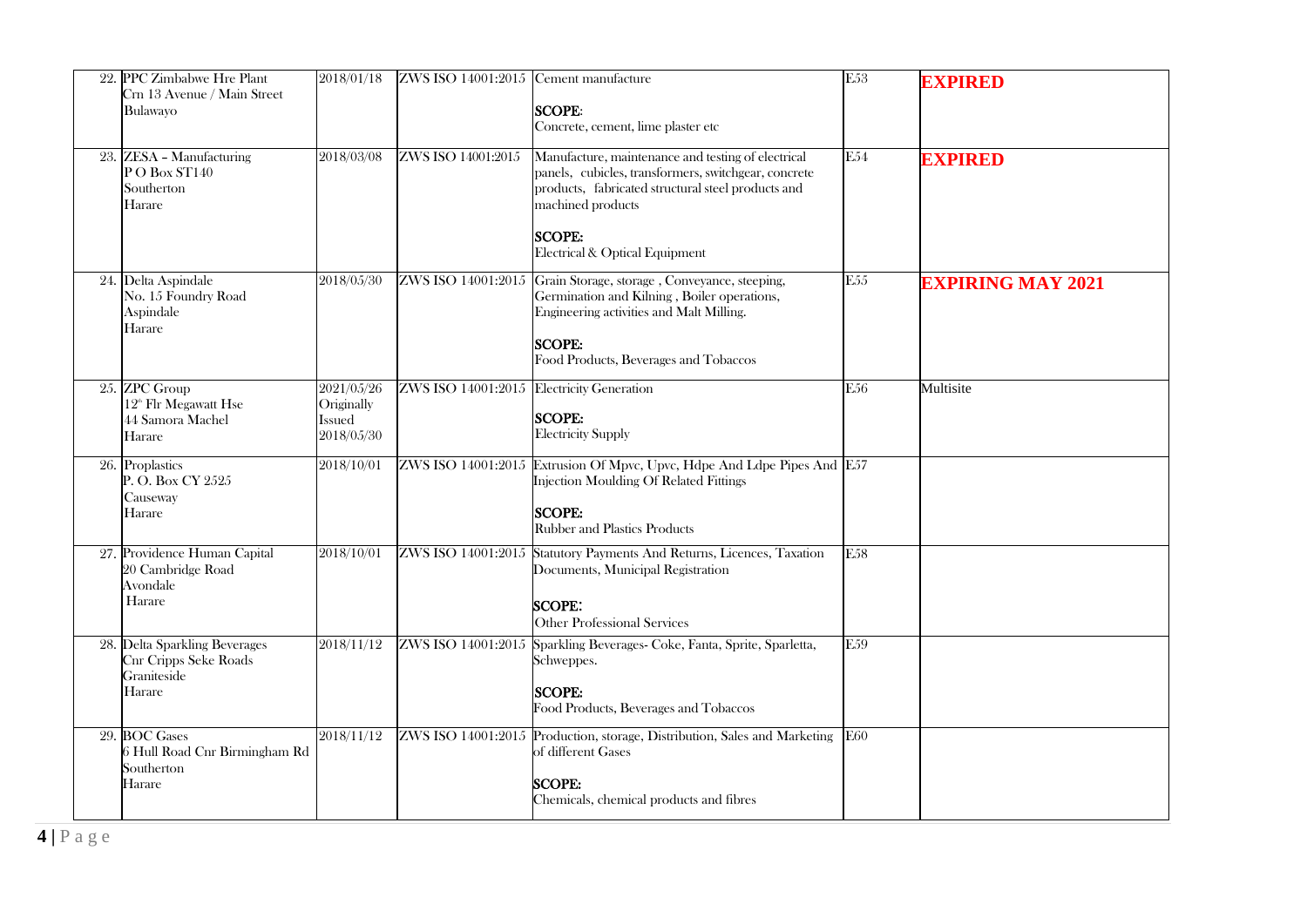| 30. Chloride Zimbabwe<br>2 Newcastle Road<br>Workington<br>Harare                                              | 2019/03/04                                       | ZWS ISO 14001:2015 Lead Acid Batteries | <b>SCOPE:</b><br>Chemicals, chemical products and fibres                                                                                                                                                                                           | E61 |
|----------------------------------------------------------------------------------------------------------------|--------------------------------------------------|----------------------------------------|----------------------------------------------------------------------------------------------------------------------------------------------------------------------------------------------------------------------------------------------------|-----|
| 31. Surface Wilmar<br>20647 - 662 Masanga<br>Chitungwiza                                                       | 2019/03/04                                       |                                        | ZWS ISO 14001:2015 Seed crushing, Extraction Meal Packaging, Oil Refinery, E62<br>Oil Packaging, Rice Packaging, Steam Production.<br><b>SCOPE:</b><br>Food Products, Beverages and Tobaccos                                                       |     |
| 32. Agricura<br>62 Birmingham Road<br>Southerton<br>Harare                                                     | 2019/06/11                                       |                                        | ZWS ISO 14001:2015 Agrochemical and Veternary Products Production<br><b>SCOPE:</b><br>Chemicals, chemical products and fibres                                                                                                                      | E63 |
| 33. Mutare Bottling Company<br>18 Riverside Road<br>Mutare                                                     | 2019/06/13                                       |                                        | ZWS ISO 14001:2015 Raw Materials receiving and storage<br><b>SCOPE:</b><br>Food Products, Beverages and Tobaccos                                                                                                                                   | E64 |
| 34. Delta Bon Accord<br>1 Bon Accord<br>Cnr Khami Road<br>Westondale<br>Bulawayo                               | 2019/06/13                                       |                                        | ZWS ISO 14001:2015 Sparkling Beverages in NRPET and GRB<br><b>SCOPE:</b><br>Food Products, Beverages and Tobaccos                                                                                                                                  | E65 |
| 35. BAK Logistics<br>The Tobacco Warehouse &<br>Export<br>106 Dartford Road<br>Willowyale Industries<br>Harare | 2021/04/30<br>Originally<br>Issued<br>2019/08/08 |                                        | ZWS ISO 14001:2015 Handling, storage and movement of goods.<br>Scope:<br>Transport & Storage                                                                                                                                                       | E66 |
| 36. Zimbabwe Consolidated Diamond 2019/08/08<br>Company<br>35 - 37 Cosham Road<br>Borrowdale<br>Harare         |                                                  |                                        | ZWS ISO 14001:2015 Exploration, Mining, Drilling, Blasting, Hauling<br>(tramming), Crushing and Processing, slimes Storage,<br>rock Waste Stock, Piling, Security, Sorting and<br>Evaluation of Diamonds.<br><b>SCOPE:</b><br>Mining and Quarrying | E67 |
| 37. Exodus & Company<br>7 Dungarvan Close<br>Borrowdale<br>Harare                                              | 2019/10/29                                       |                                        | ZWS ISO 14001:2015 Infrastructure Development (Roads) Water And Sewer E68<br>Including Stand Sales.<br><b>SCOPE:</b><br><b>Construction &amp; Real Estate</b>                                                                                      |     |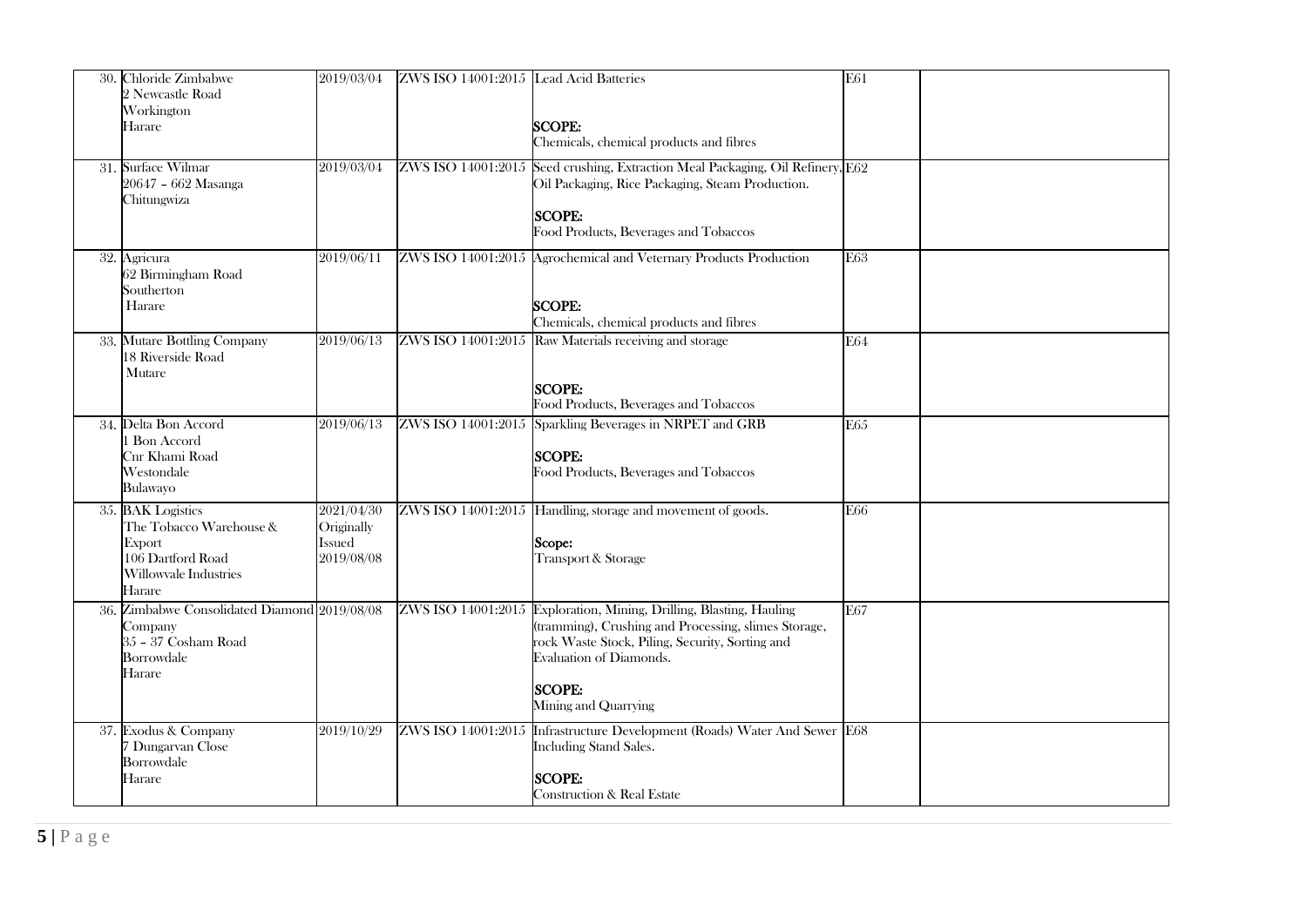|     | 38. Schweppes Harare<br>67A Woolwich Road<br>Willowvale<br>Harare                                                             | 2019/12/02 |                    | ZWS ISO 14001:2015 Cordials, Ready to drink juices and Still Water<br>Scope:<br>Food Products Beverages and Tobaccos                                                                                                                                              | E69 |
|-----|-------------------------------------------------------------------------------------------------------------------------------|------------|--------------------|-------------------------------------------------------------------------------------------------------------------------------------------------------------------------------------------------------------------------------------------------------------------|-----|
| 39. | Central Beverages Company<br>Stand Number 506<br>Willowvale<br>Willowvale Industries                                          | 2020/01/29 | ZWS ISO 14001:2015 | Manufacture of clear beer, bottling of clear beer,<br>canning of carbonated soft drinks & clear beer.<br><b>SCOPE:</b><br>Beverages, beer, wine and spirits, preparations and<br>products                                                                         | E70 |
|     | 40. Breastplate Services (PVT) LTD<br>T/A Nemchem International<br>No. 9 Spurrier Road<br>New Ardbennie<br>Harare<br>Zimbabwe | 2020/03/31 | ZWS ISO14001:2015  | Cleaning Services, Production and Marketing of<br>cleaning Detergents.<br>Scope:<br>Chemicals, Chemical Products and Fibres<br><b>Other Professional Services</b>                                                                                                 | E71 |
|     | 41. Bitumen World<br>30 George Avenue<br>Msasa<br>Harare                                                                      | 2020/12/10 |                    | ZWS ISO 14001:2015 Civil Engineering Services<br>Scope:<br>Construction                                                                                                                                                                                           | E72 |
|     | 42. Hwange Colliery<br><b>Hwange Colliery</b><br>Main Office<br>No. 1 Coronation Avenue<br>Hwange                             | 2021/02/17 |                    | ZWS ISO 14001:2015 Mine coal - Process into coal grades, coke and related<br>by-products (Benzole, Tar etc)<br>Scope:<br>Mining and Quarrying                                                                                                                     | E73 |
|     | 43. African Distillers<br>Stapleford<br>Lomagundi Road<br>Harare                                                              | 2021/02/17 |                    | ZWS ISO 14001:2015 Manufacturers of Wines and Spirits<br>Scope:<br>Beverages, beer, wine and spirits, preparations and<br>products                                                                                                                                | E74 |
|     | 44. Border Timbers<br>1 Aberdeen Road<br>Nyakamete<br>Mutare                                                                  | 2021/03/07 |                    | ZWS ISO 14001:2015 Pole Grading, Pressure Treatment<br>Scope:<br>Wood and Wood Products                                                                                                                                                                           | E75 |
|     | 45. Boltrec Engineering<br>105 Railway Avenue<br>Zvishavane<br>Zimbabwe                                                       | 2021/03/22 |                    | ZWS ISO 14001:2015 Structural & Civil Engineering, Manufacturers of<br>mining and Agricultural Equipment, Labour Hire,<br>Hydraulic Hoses & Crimping Services, Crane Hire,<br>Brick Making and General Engineering Servies.<br>Scope:<br><b>Steel Fabrication</b> | E76 |